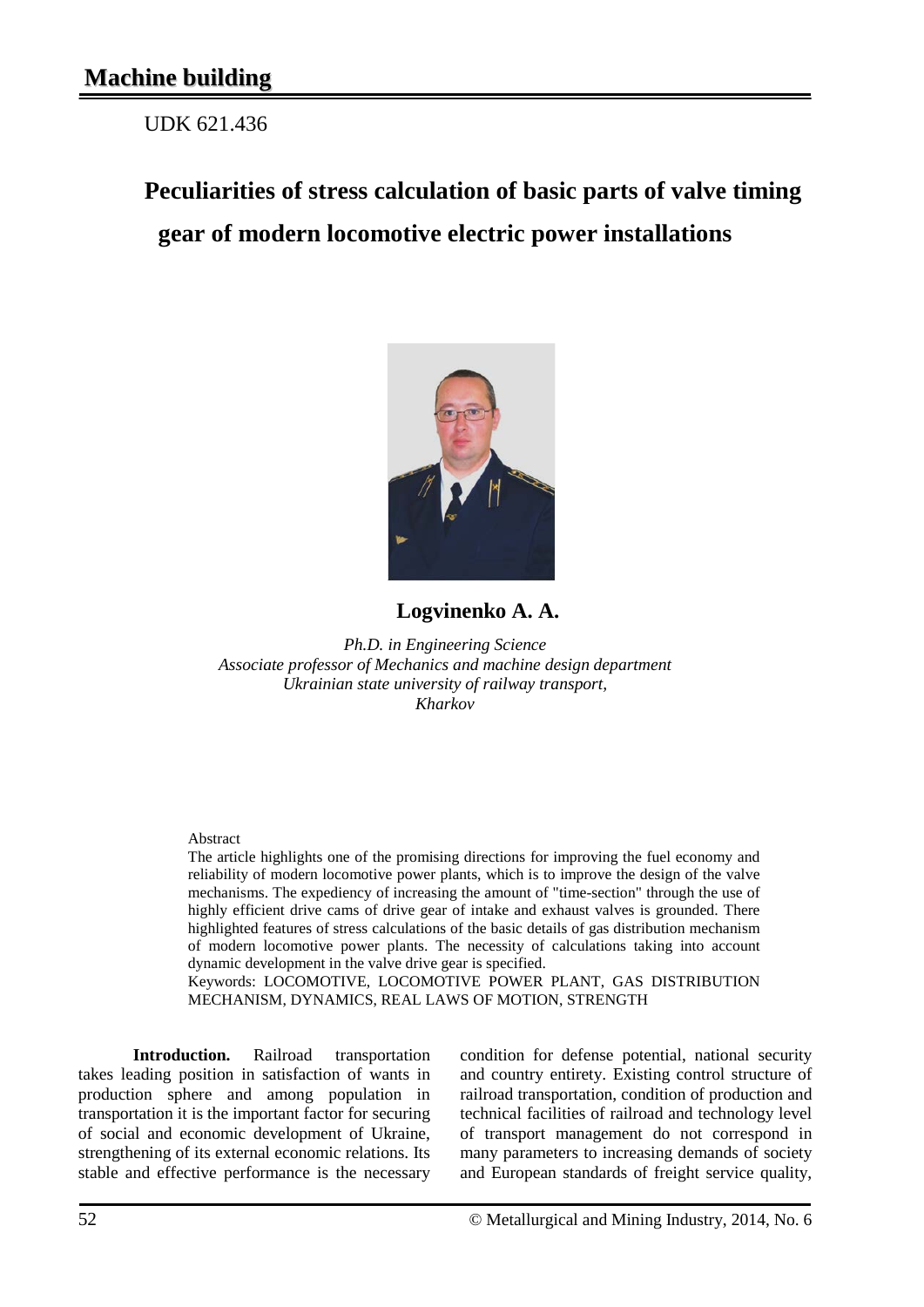prevent increase of effectiveness of branch functioning and are in need of reform.

**Problem statement and its relevancy.**  Resolution of the Cabinet of Ministers of Ukraine dated December 16, 2009 No 1390 (as revised by the Cabinet of Ministers of Ukraine dated October 26, 2011 No 1106) there was approved state target program of reforming of railroad transportation for 2010-2019 within the limits of which one of the priority development fields for railroads is the increase of fuel efficiency and reliability of locomotive electric power installations (LEPI) [1, 2], which is currently important for further economically efficient functioning of Ukrainian railroads. Together with this the researches focused on the securing of high level of technical-economic values of Diesel engines of LEPI hold a specific place.

**Analysis of the latest researches and publications** showed that together with process improvement in the superchargers, aggregates of fuel supply, carburetion and burning, heat transmission, there also current the developments concerning refinement of gas-exchange processes in the cylinders, which greatly depend on the characteristics of functioning of camshaft mechanism of gas distribution (CMGD). Herein area for improvement of technical-economic values of LEPI by means of their modernization on the base of design development of CMGD by means of usage of control shafts with fundamentally new camming contours of suction and eduction valves drivegear, which provide (as compared with serial) significant increase of "hour-cross section" (HCS) of the valves when meeting all the requirements (gas distribution, strength, manufacturing method, effectiveness) and satisfying dynamics, which is characterized by continuity in the joints of kinematic chaine of valve driver, is considered to be perspective [3]. In its turn drive to increase of the value "hour-cross section" by means of application of high-efficiency cams is connected with significant increase of dynamic loads, which determine the necessity of stress calculations of main pieces of camshaft mechanism of gas distribution at all the stages of design works concerning creation of new electric power installations or updating of already existing ones.

**The aim of the article** is lighting of peculiarities of stress calculations of main parts of valve gear drive of modern locomotive electric power installations of diesel Ukrainian Railroad Park.

**Exposition of base material.** The usage for determination of acting in the gear loads of theoretical laws of valve movement, which are fully correspond to the profiles of camshaft lobe [4, 5] is general feature of stress calculations under traditional methods.

Meanwhile the results of fulfilled researches [6] speak for significant difference of theoretical laws from real ones (the ones, which take place at the working electric power installation), which is conditioned by the influence of dynamic processes, which is integrally determined by the peculiarities of kinematic, inertia, elastically dissipative parameters of members of gas distribution mechanism. This conditions the necessity of development of new approaches to stress calculation of main pieces of CMGD, corresponding specified methodologies, which should consider the display of gear drive dynamics – base on the usage of real laws of valve motion, obtained experimentally for existing electric power installations or with the help of mathematic modeling for the ones, which are being created.

Corresponding development works for stress calculations of the most important pieces of CMGD: valve springs, ram for stiffness, kinematic pair profile of cam-roller of lifter for contact strength are as follows.

The value of contact voltage in kinematic pair cam-roller of lifter of valve operating mechanism is determined under Hertzian formula [7]:

$$
\sigma_H = \sqrt{0.175 \cdot \frac{k \cdot F_\Sigma \cdot E}{l_k \cos \beta} \left(\frac{1}{\rho} + \frac{1}{R}\right)}
$$

where  $k$  - lever ratio (for example for gas distribution mechanism of LEPI D80  $k = 1$ ;

 $F_{\nabla}$  - joint force, which squeezes the ram (its calculation is given below);

*E* – multiple elasticity modulus of roller and cam materials. For the steel  $E = 2.15 \cdot 10^5 MPa$  [8].

 $l_k$  – contact line length (for example, for gas distribution mechanism of LEPI D80  $l_k = 0.027$  m);  $\beta$  - current contact angle;

 $\rho$  – roller radius (for example, for gas distribution mechanism of LEPI D80  $\rho = 0.028$  m);

*R* - reference radius of cam profile.

Herein the fulfillment of the following condition is observed  $\sigma_{H \max} \leq [\sigma_H]$ , where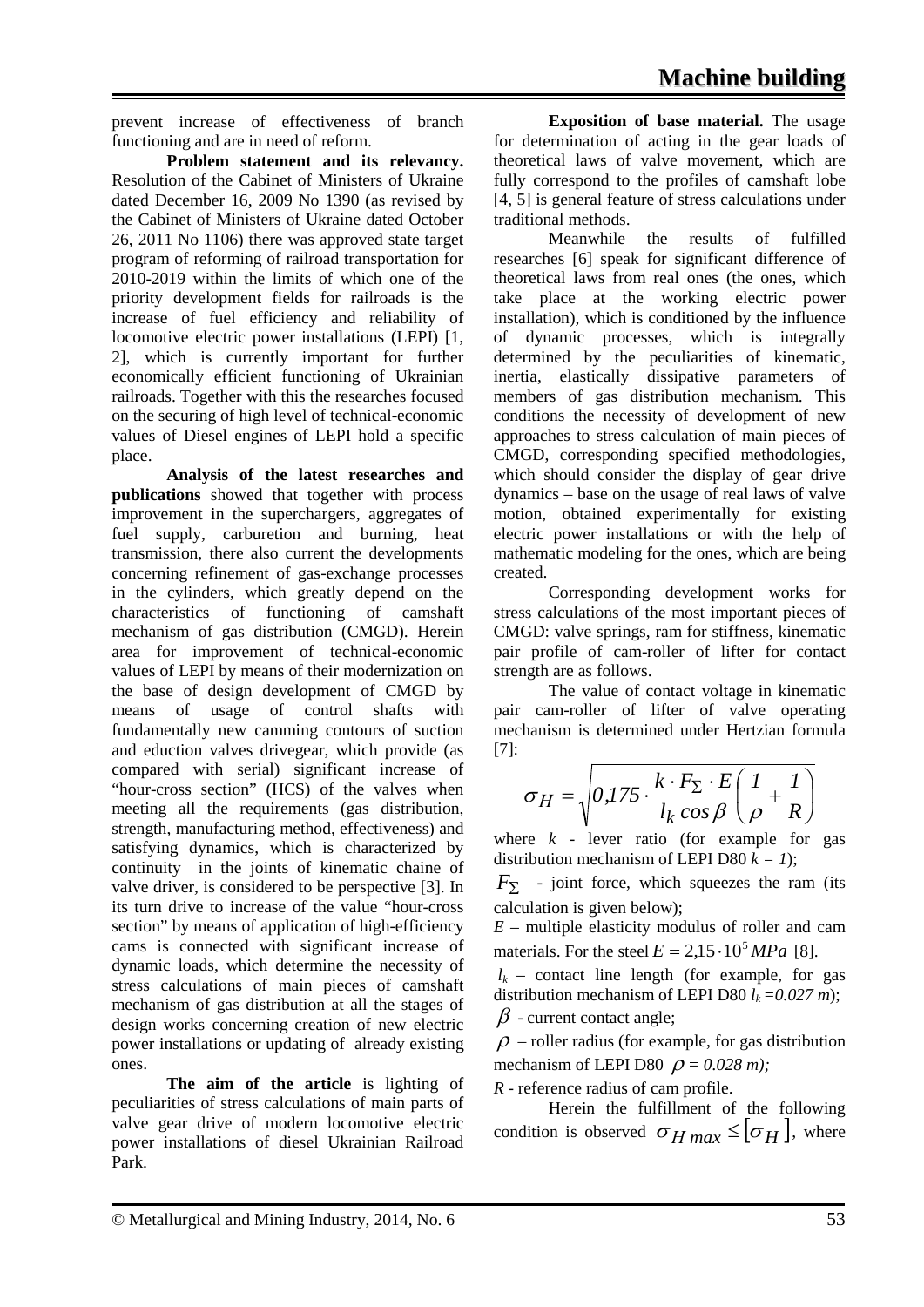$\sigma$  *H*  $\sigma$  *H*  $\sigma$  *H*  $\sigma$  *H*  $\sigma$  *H*  $\sigma$  *H*  $\sigma$  *H*  $\sigma$  *H*  $\sigma$  *H*  $\sigma$  *H*  $\sigma$  *H*  $\sigma$  *H*  $\sigma$  *H*  $\sigma$  *H*  $\sigma$  *H*  $\sigma$  *H*  $\sigma$  *H*  $\sigma$  *H*  $\sigma$  *H*  $\sigma$  *H*  $\sigma$  *H*  $\sigma$  *H*  $\sigma$  *H*  $\sigma$  *H*  $\sigma$   $[\sigma_u] = 1500 MPa$ .

During stress calculations of the ram – one of the main pieces of CMGD – the fulfillment of condition is controlled:

 $k_{st} \geq 3$ 

where  $k_{st}$  - is ram stability factor. To define  $k_{st}$ one may use the following formula:

$$
\kappa_{st} = \frac{F_{cr}}{F_{\Sigma}},
$$

where  $F_{cr}$  - critical load, during which there is possible the loss of ram stability.

In general case the critical load is determined under the formula

$$
F_{cr} = \sigma_{cr} \cdot A,
$$

where  $A -$  is ram cross section;

 $\sigma_{cr}$  - critical stress, which arises in the ram material and for gas distribution mechanism of LEPI D80, is determined under the formula of Tetmaera-Yasinskogo [7] , which is given below

 $σ<sub>cr</sub> = a - bλ$ 

where *a*, *b* - empirical coefficients, which are chosen depending on the material (for example for steel *20X: a = 310; b = 1.14*);

*λ –* ram elasticity, which is determined under the following formula

$$
\lambda = \frac{v \cdot l}{i}
$$

where  $v -$  coefficient, which characterizes the conditions of ram fixing; for pin-edge fixing  $v =$ *1*;

 $l$  – the length of ram (for the ram of camshaft mechanism of gas distribution of LEPI D80 it is *536* mm);

*i* - radius of inertia, which is determined under the formula

$$
i = \sqrt{\frac{J}{F}}
$$

where  $F - \text{cross section of the ram:}$ 

*J* - moment of inertia, which is determined under the following formula

$$
J = \frac{\pi (d^4 - d_0^4)}{64}
$$

where *d* - outer diameter of the ram  $d = 0.024$  *m*;  $d_0$  - inner diameter of the ram  $d_0$  – 0.016 m.

To calculate  $F_{\Sigma}$  we may use the following formula

 $F_{\Sigma} = F_i + F_{es} + F_g$ 

where  $F_i$ ,  $F_{es}$ ,  $F_g$  - inertial force, elastic strain of the spring and force of waste gases ( is considered for eduction valves).

Upon the recommendations of literary sources [9] during design of valve springs it is recommended first of all to choose characteristics of spring force variations, which should not exceed maximum value of negative force of inertia in valve gear drive on *60* − *100%* to provide continuous work of valve operating mechanism. In such a way maximum force of the spring is chosen from the following correlation

$$
F_{sp_{max}} = k_{saf} F_{i_{max}}
$$

where  $F_{i max}$  - maximum negative inertia force in valve gear drive;  $k_{\text{saf}}$  – factor of safety of valve spring according to inertia forces, which should be within the limits  $k_{\text{sat}}$  - 1.6….2 according to recommendations [9].

The figure 1-3 shows calculation results of valve springs, kinematic pair of profile cam-roller lifter on the contact strength, rams for stiffness considering theoretical and real laws of valve motion of gas distribution mechanism of locomotive electric power installations with average running Diesel engine D80.

**Conclusions and perspective of further usage.** Traditional approaches for determination of inertia forces, spring elastic strain force and forces of waste gases allowed to fulfill it with the help of application of theoretical laws of valve motion (corresponding movement and valve acceleration). However the given above statements condition practicability of stress calculations of basic pieces of CMGD considering the dynamics of their valve gear drive.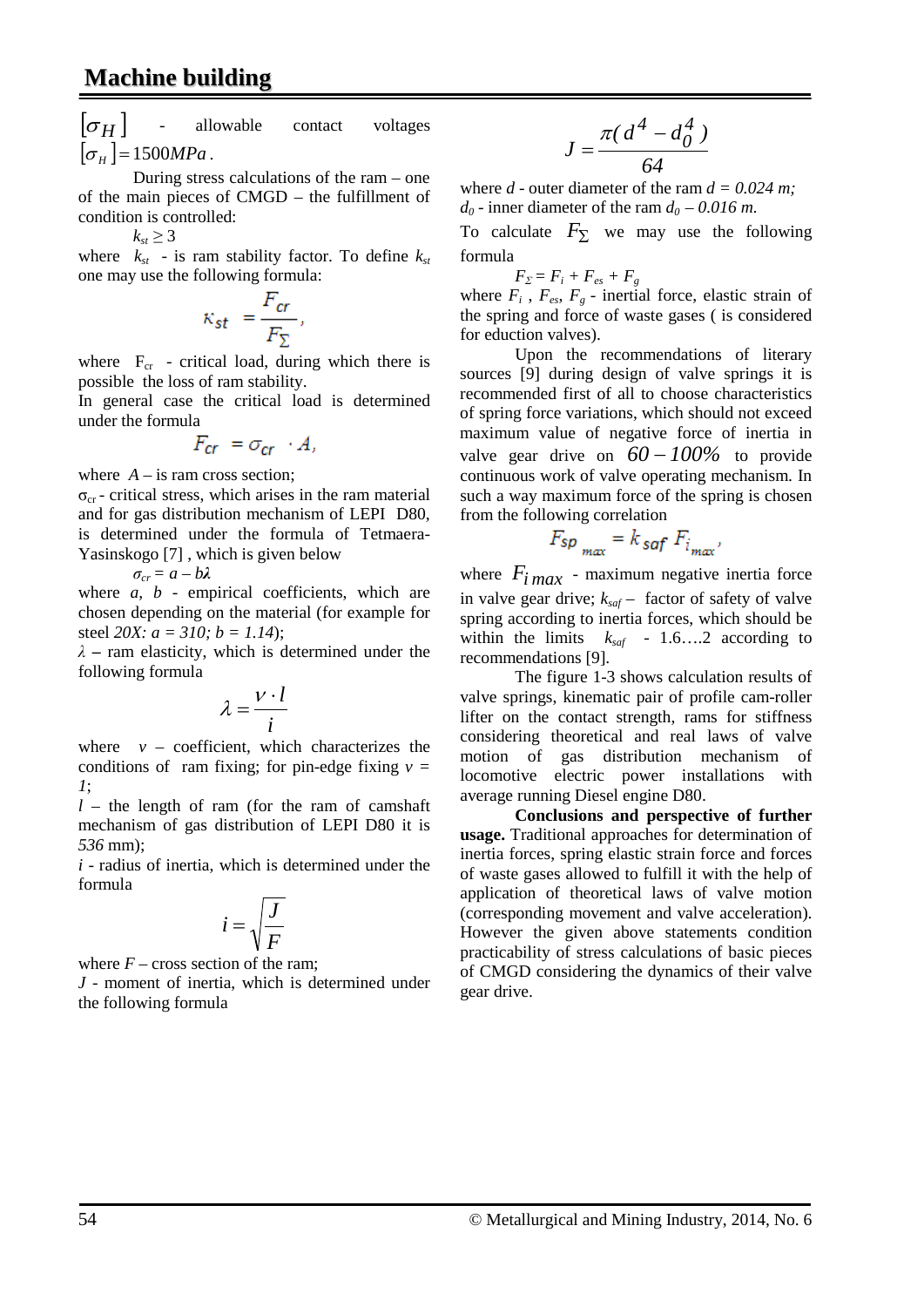

**Figure 1**. Calculation results of valve springs



**Figure 2**. Calculation results of valve springs